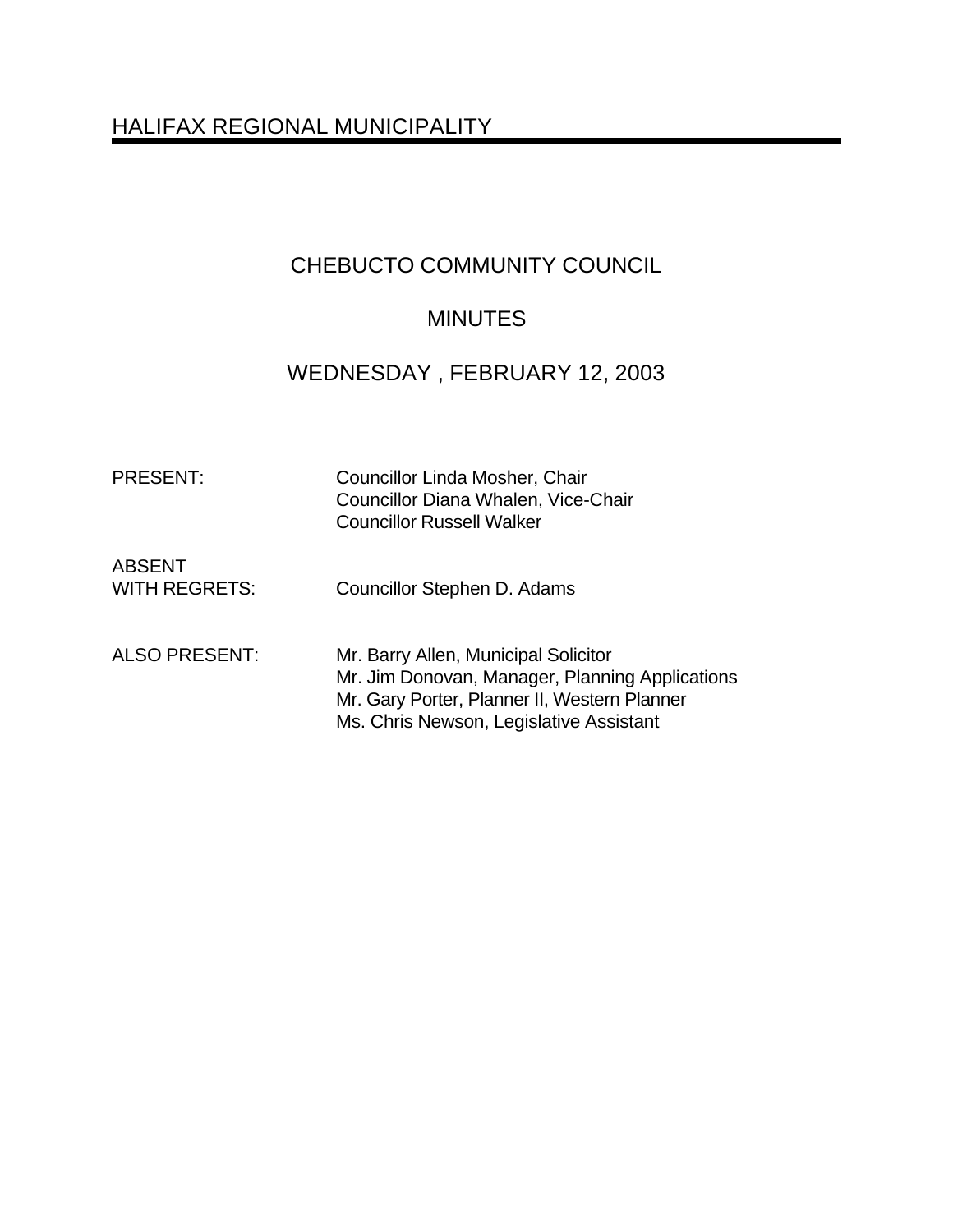## **TABLE OF CONTENTS**

| 2.             |                                                                                                                                                     |
|----------------|-----------------------------------------------------------------------------------------------------------------------------------------------------|
| 3.             | CONTINUATION OF PUBLIC HEARING - Case #00066 - Application for Rezoning<br>and Development Agreement, Governor's Brook Subdivision, Mainland South, |
| 4.             |                                                                                                                                                     |
|                |                                                                                                                                                     |
| 5 <sub>1</sub> |                                                                                                                                                     |
| 6.             |                                                                                                                                                     |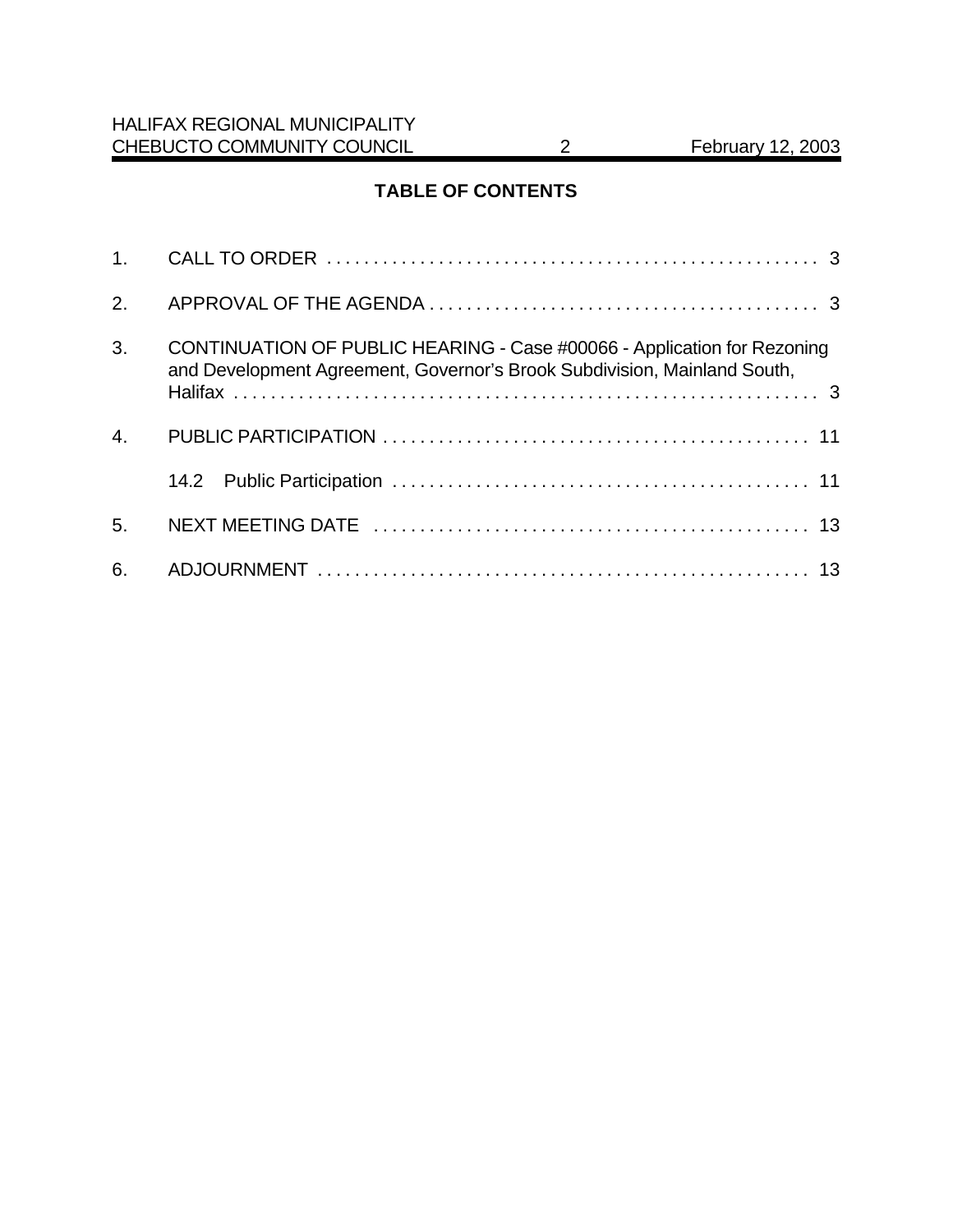## **1. CALL TO ORDER**

The meeting was called to order at 7:15 pm in the cafeteria of the Halifax West High School. Later in the meeting, MLA Mary Ann McGrath, Halifax/Bedford Basin was recognized.

#### **2. APPROVAL OF THE AGENDA**

#### **MOVED by Councillor Walker, seconded by Councillor Whalen that the agenda be approved as circulated. MOTION PUT AND PASSED UNANIMOUSLY.**

#### **3. CONTINUATION OF PUBLIC HEARING**

8.1 Case # 00066: Applications for Rezoning and Development Agreement, Governor's Brook, Mainland South

Councillor Mosher, Chair of Chebucto Community Council, reviewed the guidelines for public participation at Public Hearings and then opened the floor to the remaining fifteen (15) speakers.

## PUBLIC SPEAKERS

#### Mr. Sid Hughes, 15 Shaw Crescent

- impressed by presenters
- area for development is a beautiful and natural setting
- politically sensitive issue well presented
- well stated environmental issues
- long term, where are we going with quality of development? Are we building for long term or the moment?
- row upon row of birdhouses in Lakeside, 32' and 40' lots downgrading
- we don't like proposed development.
- recognize need for low cost housing but could be better designed
- 4 single family units per acre not 2 families per 32'.
- 60 families per acre! Is this not breaking the rules?
- 2 or 3 slender towers with minimum of groundcover/topography disturbed
- leave most land as parkland etc. greenbelt etc. along natural water course
- minimum of excavation and land filling if you follow the natural course/landscape
- room for 10-12 modern estate style homes
- hope Developer and Staff will consider the questions we raised.
- development has a potential negative impact should be evaluated carefully

Mr. Kermit Stick, 19 Kirk Road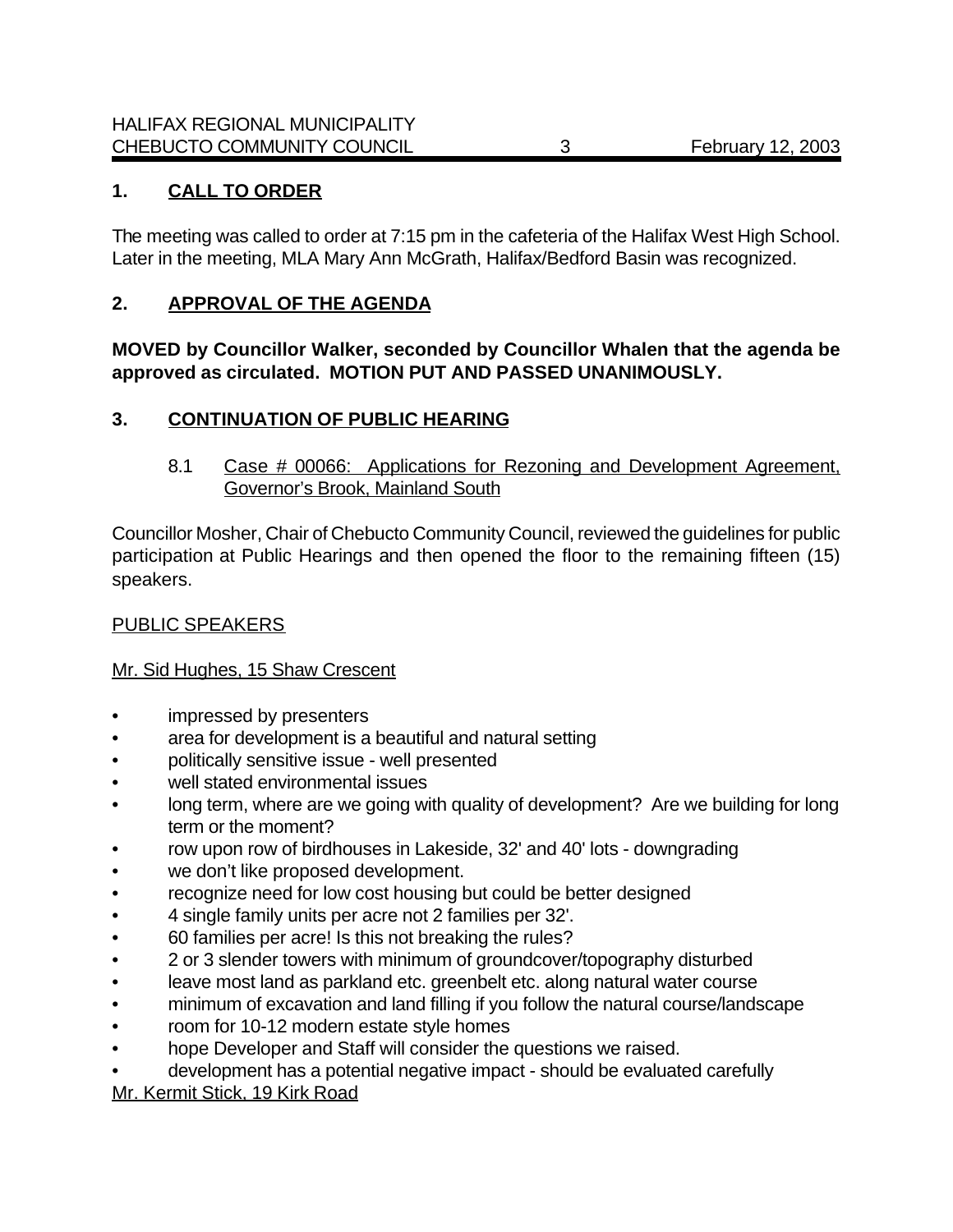- small business man
- wife is an Architect
- generally we are pro-development
- Halifax is growing and maturing and we need more development
- if someone owns the land, they have every right to develop as they chose
- should be pleasing to the senses roots are formed here
- if not lively and dynamic then the community will not grow
- extreme environmental damage from "crappy" development
- appropriate density and scale, appropriate materials do not want ugly, cheap houses
- governmental code there is a rule structure to follow
- this project violates the mandate the city has with the land "the city shall" (policy 7.3)
- blasting etc. possibility of damage
- City Planning, how did they pass this? Some land donated but it could still damage area.
- suggest City buy back land from Armoyan and use as a park for citizens
- land is a jewel that can radiate wealth and build community
- we could name the park Mr. Armoyan Park
- city planning department has let us down
- should we allow developer to dictate to us? NO! Not now, not 3 years ago, not ever. VOTE NO!

## Theresa Snow, 19 Colpitt Lake Road

- in general not opposed to development but is opposed to this rezoning and development agreement
- Armdale Rotary does not take into account other areas that use the rotary
- staff report 4.3 (f) If traffic pattern remains "constant" ? what is constant?
- roads were built for local traffic. Some have sidewalks, some don't. Section 17 "traffic to be spread out". How do you ensure this?
- Sewer. p. 19 (6) Roach's Pond 2007 Sewage Treatment plant what happens if the sewage treatment plant doesn't go through?
- Storm drainage run -off. 26 (c) "approval agreement plans must be submitted but this is after blasting and trees are gone
- 194 acres of park land a gift only if development approved not even serviceable land that is being donated - it is backing Colpitts Lake and Flat Lake
- trees/shrubs/roots/ will be destroyed by blasting
- no guarantee of quality and care of construction

#### Ann von Maltzahn, 15 Wenlock Grove

- no to rezoning
- no to approving development agreement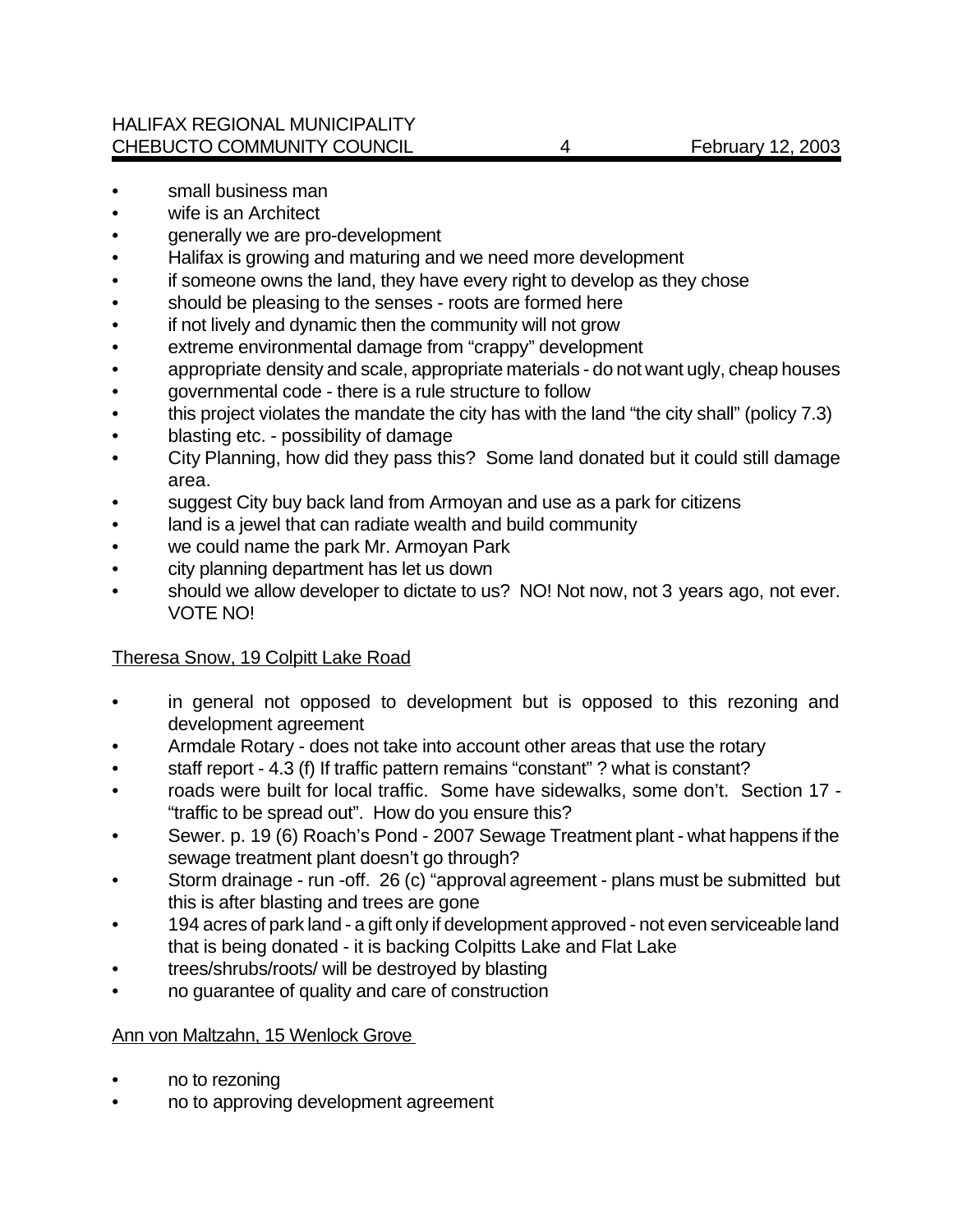- Williams Lake residents Petition signed by 1404 individuals
- 4 major concerns: Community Based Development? Most residents of Theakston Avenue were unaware of the development and this Public Hearing
- lack of public participation is another reason to not approve the plan
- Section 2 (12) public participation our community has asked for a revised Planning Strategy before this development is approved or any development
- we should have been more involved in this process. Two public information meetings held but the plans were already made.
- 12 pages of minutes, can't find one positive reaction to them from the public
- this threatens to divide the community
- wildlands/backlands/ we speak in their defence
- book by Heather Watts (family) names of the area and still present there (in the community)
- Williams Lake important in history but will it in be in future
- lakes and backlands Williams Lake needs clean run-off from other waterways
- listen to the public think to the future and vote NO!

## Regina Maass, 53 Albion Road

- used to swim in North West Arm can't now
- we are losing our natural recreation facilities
- landfill dumped on property and homes were built there
- could it be that experts don't know everything?
- Punchbowl now called Punchcup as it has been filled in. Closed for swimming due to high bacteria count
- Williams Lake children use it
- let's protect our natural resources now
- HRM has not enough money to support the existing swimming pools. Natural recreation activities that lakes/rivers give us cannot be replaced and will be lost forever
- MacIntosh Run runs into the lakes
- Suggestion: between Herring Cove Road and Purcell's Cove Road City and Province get together and preserve the area

Councillor Mosher clarified that HRM did not sell the land in question to Mr. Armoyan, it was sold by Sobey's.

## Helen Lofgren, 47 Albion Road

- gift conservation land by developer to community? Land only given if the development is approved. How is it a gift when the land is not serviceable and therefore useless to the developer? Nice gift maybe, but it doesn't address the inherent problem.
- 3 roads will go through the donated land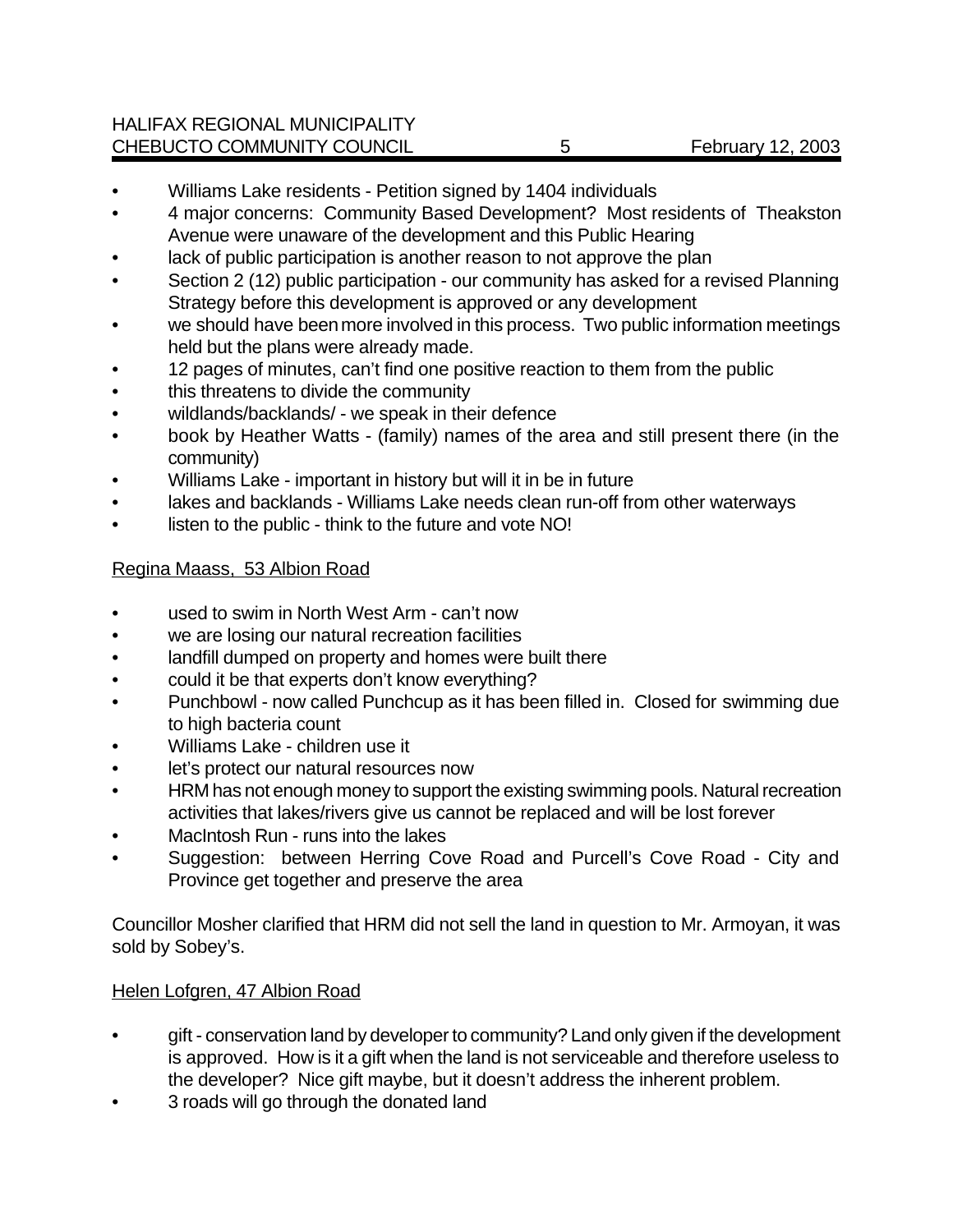- then no access to development except through neighbourhood streets
- Roads shown on development plans in 194 acres of Conservation Land. Conservation Land through which major roads are built and affect the Flat Lake Watershed. Development of Major subdivision through which no major roads were built (Stanley Park). Staff should clarify which option is best.
- No zoning available to accommodate conservation to the proposed deeded property
- Conservation Zone Amend MPS to include conservation could affect holding on Park/Industrial "marked" land
- gift (of 194 acres) only because it is of no immediate use

#### Kris Allinson, 21 Colpitt Lake Road

- p.7 of report other land that could be developed first!
- Regatta Point, Melville Ridge, Stanley Park, etc. have resulted in approximately 2000 dwelling units - population level remains constant -2001 census - Keyworth Lane-Stanley Park etc. were not completed therefore there are erroneous statistics
- vote no to rezoning due to erroneous statistics
- Moved to Nova Scotia in 1985 and looked for a home with privacy and nearby wilderness. If development is approved, see no reason to remain in Spryfield.

## Christa Cook, 14 Colpitt Lake Road

- opposed
- trees gone what will residents be breathing?
- cover fire/emergency service?
- increase traffic on roads
- bogs/marshes/wetlands should be protected
- where are your community morals?
- don't poison our air and lakes
- if business can't sustain in our area, how will we sustain new residents (50 per year)
- Reuse, Recycle, Reduce
- vote no

#### Eileen Pelham, 49 Parkhill Road

- Feb. 2/03 a letter sent to Province (Minister Chisholm)
- issue Public Information meeting held April 24/02; Mr. Rob MacPherson commented there would be 500 units, now it is 870 units - future development? Mr. MacPherson commented that two associations were consulted of plan, the MacIntosh Run Association - member of that group was in audience and refuted Mr. MacPherson's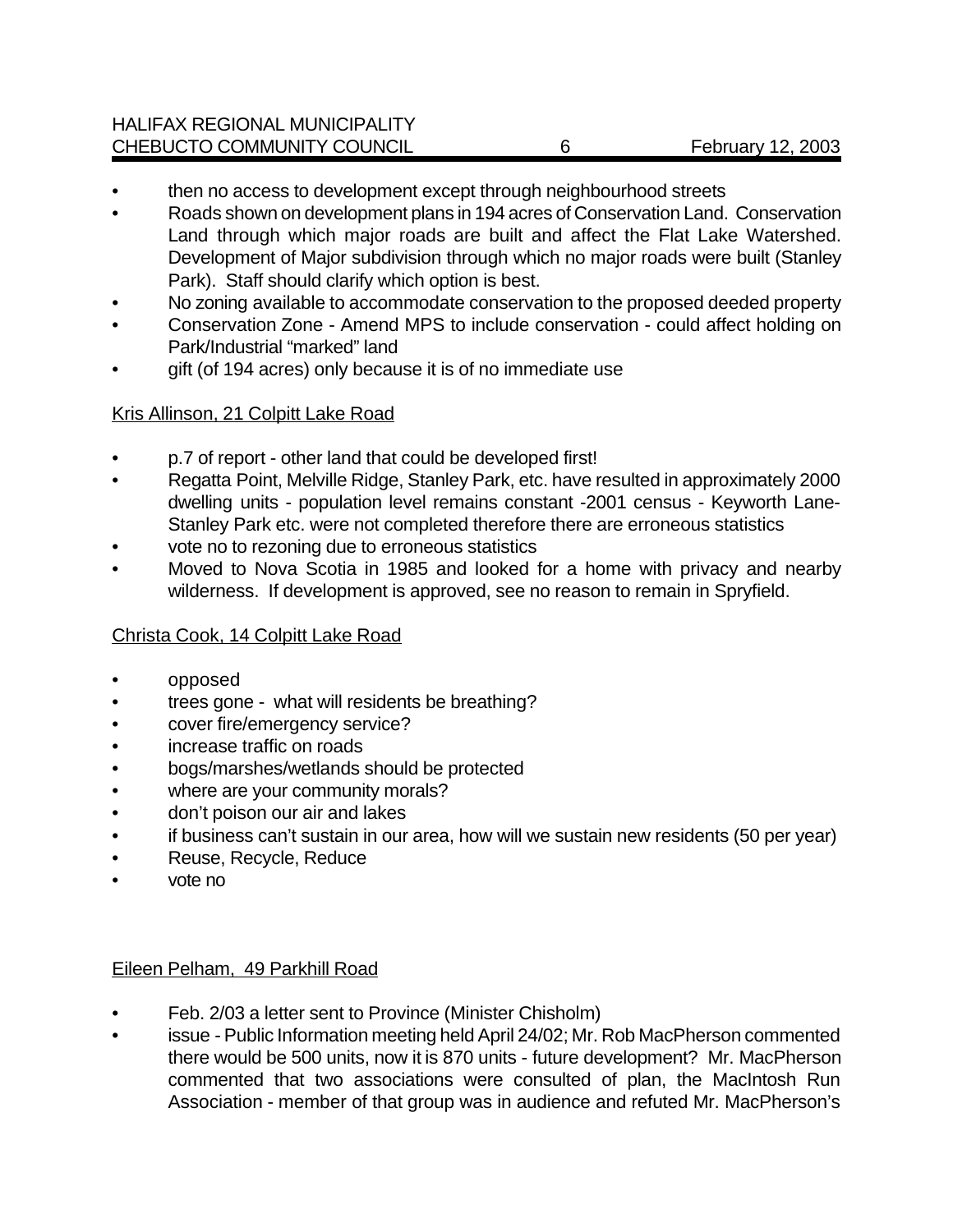statement. Also, Herring Cove Rate Payers Association - was struck off registry in 2002 - what association has Mr. MacPherson consulted with? One rejected his comment and one is defunct.

- people of Herring Cove have been very vocal regarding sewage
- Councillor Adams was against rezoning due to sewer
- Councillor Adams said he would not continue to dump raw sewage into Herring Cove.
- Environment Act to protect environment Storm Drainage "water courses have historically been considered..." (Div. 3/Section 2 (b) and section 6.b

Councillor Mosher clarified issue of MacIntosh Run Association - they did not have a position for or against the matter in question. This will be confirmed.

## Paul Helpern, 251 Purcell's Cove Road

- resident of area close to Williams Lake and Colpitts Lake, lived here 5.5 years
- many generations before me thank you for preserving this area
- What type of community do we want to be?
- valuable sense of community and treasure the Ponds
- Treasured physical features, Colpitts Lake, Backlands more subtle the community resides in people's hearts
- oppose this development vehemently as when you destroy (blasting) a piece of a community's physical heritage, you also destroy a piece of that community's heart

## Connie Berman, 319 Purcell's Cove Road

- \$50 gift donated per unit offered by the developer why would HRM staff agree to this money? Is this normally done? Tax Free donation to environmental group. Is MacIntosh Run Watershed Association accepting this?
- phasing has been mentioned. 50 units per year over 24 years. Slow phasing system not much impact on sewer/traffic on rotary.
- $\sim$  2.11 was not in 1 $\mathrm{st}$  agreement "substantial" may be amended by Community Council - as it is now not substantial
- changes in phasing section (b) where two or more phases are undertaken simultaneously - this should be considered one phase.
- If environmental problem occurs \$20,000 security deposit will be paid by developer to ensure all environment protection measures are covered
- collapsing the phases were EXPECTED to happen and developer would put up less money
- these changes could be made by Community Council with no public input
- the public will have to attend the first Monday of every month over years to keep an eye on this development
- high-rise buildings could be built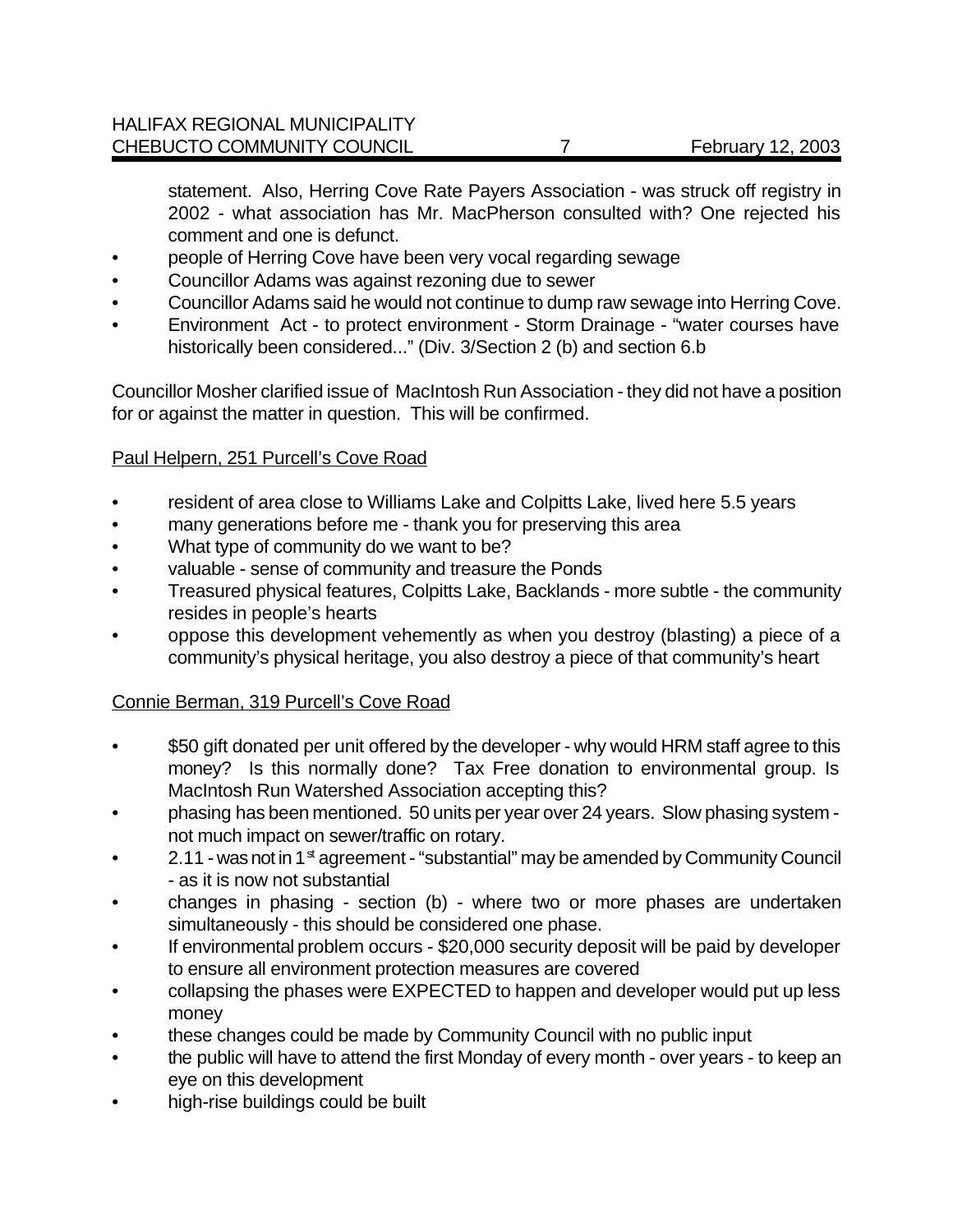Councillor Mosher commented that minutes could be mailed out to all those interested in receiving them.

#### William Phillips, 9 Crestview Drive

- have been a regular attendee of Chebucto Community Council and there was an outstanding attendance at the Public Hearing on Feb. 3/03. So many citizens had opportunity to express their reason why Community Council should reject this proposal.
- well documented and factual points presented to vote NO!
- Dr. Robinson spoke on role of our ancestors i.e: Point Pleasant Park
- imagine how much poorer we would all be if our ancestors had not protected Point Pleasant Park - Hemlock Ravine
- now you Councillors, you have an opportunity to make your indelible mark on this area to preserve this area and commence a public information on the planning of this area of HRM

#### Kathleen Hall, Hall's Road

- circulated documents to the Community Council including documents not included in staff report - document and map (she circulated to the Community Council)
- she could not understand the staff report until she saw Map 1 included in her package
- Bottom part of map is clearly shaded and says DEVELOPMENT NOT PERMITTED at "least until" allow rezoning in Holding Zone - policies to be repealed
- if it was intended that restriction to develop in Mainland South were lifted then the shaded area would have been lifted
- remain a holding Zone until Municipal Services are available staff says these lands can be serviced - sewer/water/transit/schools/fire/police. Services must not only be serviceable but adequate
- concern with Sewage overflow into MacIntosh Run. Main reason proposal rejected in 1998 was due to Councilor Adams saying NO to more sewage in Herring Cove

Mr. Robert MacPherson spoke on behalf of Kimberley Lloyd Developments.

Mr. MacPherson commented that the concerns expressed by the public are shared by Kimberley Lloyd Developments Ltd. One of the key concerns is the protection of the adjacent water bodies, including MacIntosh Run, Colpitts Lake and Flat Lake, which are community assets and one of the greatest features of this development. The preservation and enhancement of these water bodies are of critical importance to Kimberley-Lloyd Developments Ltd. as damage to these assets would also be detrimental to this development. This community is about lifestyle and will offer a range of housing and recreation to the first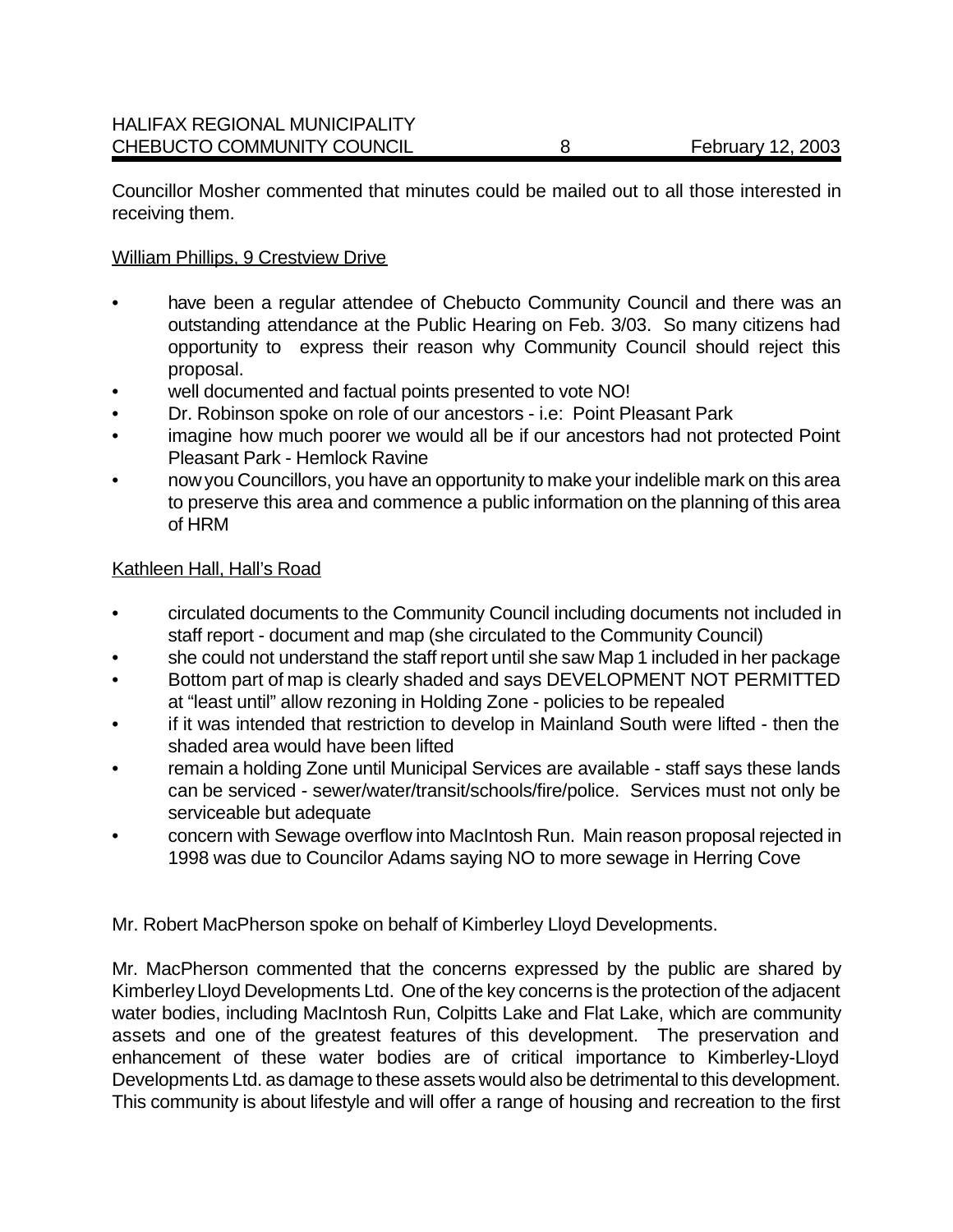| <b>HALIFAX REGIONAL MUNICIPALITY</b> |                   |
|--------------------------------------|-------------------|
| CHEBUCTO COMMUNITY COUNCIL           | February 12, 2003 |

time home buyer. To meet recreation needs, there will be full public access for recreational purposes to the adjacent lakes as well as the MacIntosh Run. This will be protected by a dedication of almost two-thirds (2/3) of the lands as Conservation/Parkland.

Upon approval by Community Council, we will enter into the detailed design phase of this project, during which a number of qualified professionals will be hired to prepare detailed storm water management plans as well as working in the community to ensure the protection of these lakes. The plans will be reviewed by HRM and the Nova Scotia Department of Environment and their approval is required prior to any work commencing on this development.

The water courses will also be protected from the adverse affects of sewage from this development with the completion of the Harbour Solutions Project. If the Harbour Solutions Project is delayed, or developing commences prior to completion of the Harbour Solutions Project, required upgrades and treatment to the Roaches Pond Station will be done at our expense to ensure sewage from this development does not have a negative impact on MacIntosh Run. As with the storm waters management plan, the required upgrades and treatment will be reviewed and require approval by HRM and the Nova Scotia Department of Environment.

Traffic generated from this site is also a concern. Although our development has not created this problem we do recognize that we will have an impact on the roads. Therefore, this development will be restricted to only 50 units per year which will allow HRM to work toward a regional solution for traffic congestion.

This plan will also provide a social and economic benefit to the Spryfield area by generating much needed growth to maintain the business and service in this community. We believe our plan does meet the existing Municipal Planning Strategy as supported by objective review and positive recommendation by qualified HRM Staff. This project has seen much community participation; the rezoning for residential development district and the resulting development agreement, require public input. There have been four public information meetings, as well as numerous other smaller working meetings with representatives from local community groups.

We would like to give Council and the community our commitment to continue to work with the local community groups during the construction phase to ensure this development proceeds in a responsible manner. We encourage you to support HRM Staff's recommendation and approve this rezoning and development agreement.

Mr. Morris Givner and Mr. Arthur Kidston were noted on the speakers list but were not in attendance.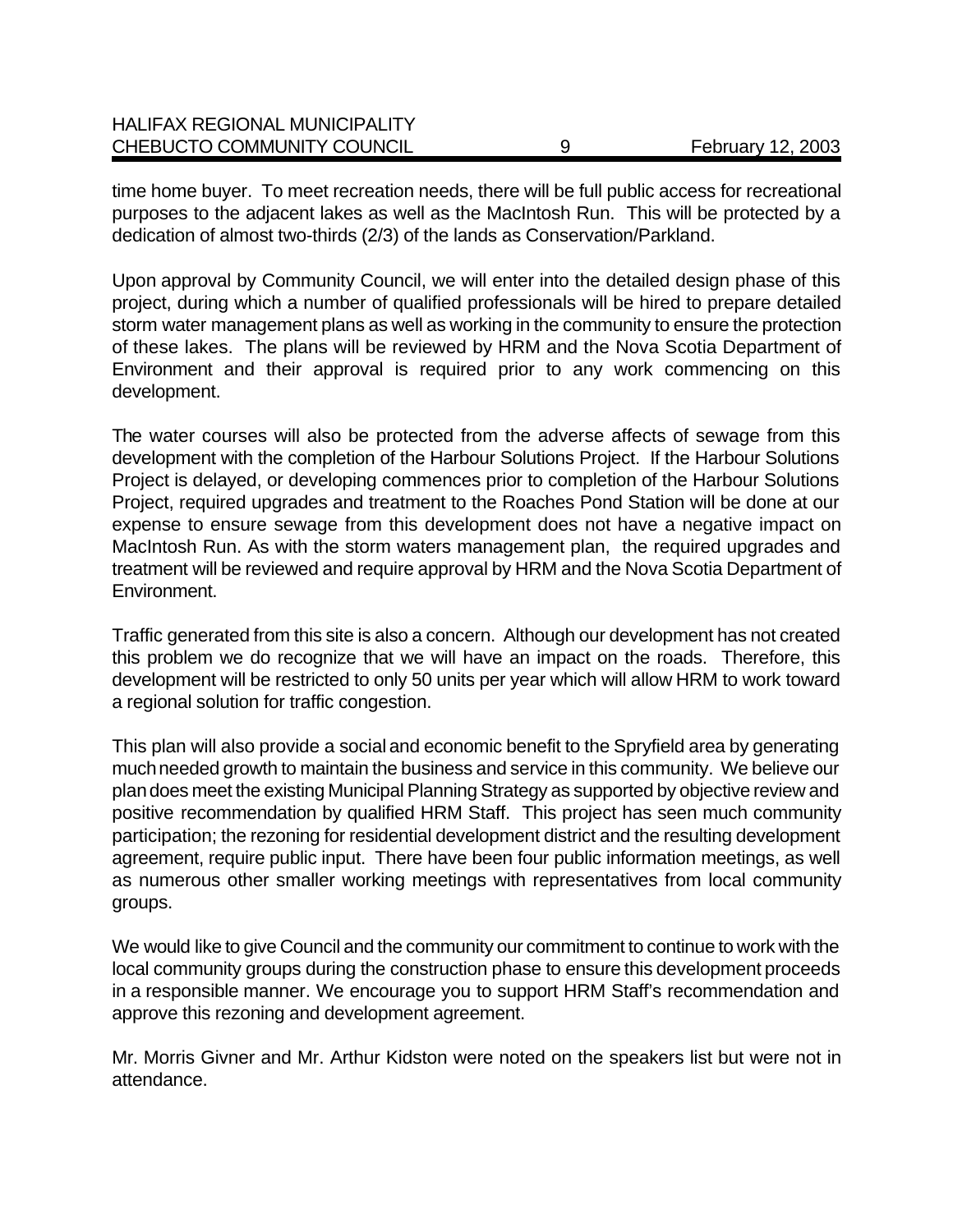Councillor Mosher asked if members of Community Council had any questions at this time. Hearing no questions the following motion was made:

**MOVED by Councillor Walker, seconded by Councillor Whalen that the public hearing on Case # 00066: Rezoning and Development Agreement , Governor's Brook - Mainland South be closed. MOTION PUT AND PASSED UNANIMOUSLY**

The meeting was recessed at 8:27 p.m and reconvened at 8:37 p.m.

**MOVED by Councillor Whalen, seconded by Councillor Walker that a staff report be prepared for the March 3, 2003 meeting answering the questions and concerns expressed during the public hearing on Case #00066. The staff report is to include clarification on the following:**

- **• information such as sediment control/storm drainage in detail similar to a staff report approved in December 2001 by Chebucto Community Council for Clayton Developments. A comparison as to the depth the issues were dealt with in these two reports was requested as the report regarding Bedford South/Wentworth Estates was more detailed.**
- **• include a clarification of policy 7.3 in regards to the word "shall".**
- **• up to date report from the traffic authority and their decision on this proposal.**
- **• clarification regarding status of recreational areas/land and public care of this land and what the owner can do as of right compared to this development application.**
- **• information on topsoil, harbour solutions sludge issue.**
- **• the question on the MPS being outdated as it is mandated to be reviewed every five years**
- **• Regional Plan and question concerning how development can proceed without revised MPS.**
- **• phasing options mentioned in regards to height**
- **• the question of the \$50.00 per dwelling unit donated to MacIntosh Run Association.**
- **• a response from Legal Services on water act.**
- **• Capital Contribution Cost and Developer responsibility for additional services.**
- **• Provincial Issues, Storm water/Drainage. Indicate which issues are provincial and attach a copy of the provincial policies.**

**MOTION PUT AND PASSED UNANIMOUSLY.**

**MOVED by Councillor Walker, seconded by Councillor Whalen that the decision on Case #00066 be deferred to March 3, 2003 to allow for a more detailed staff report. MOTION PUT AND PASSED UNANIMOUSLY.**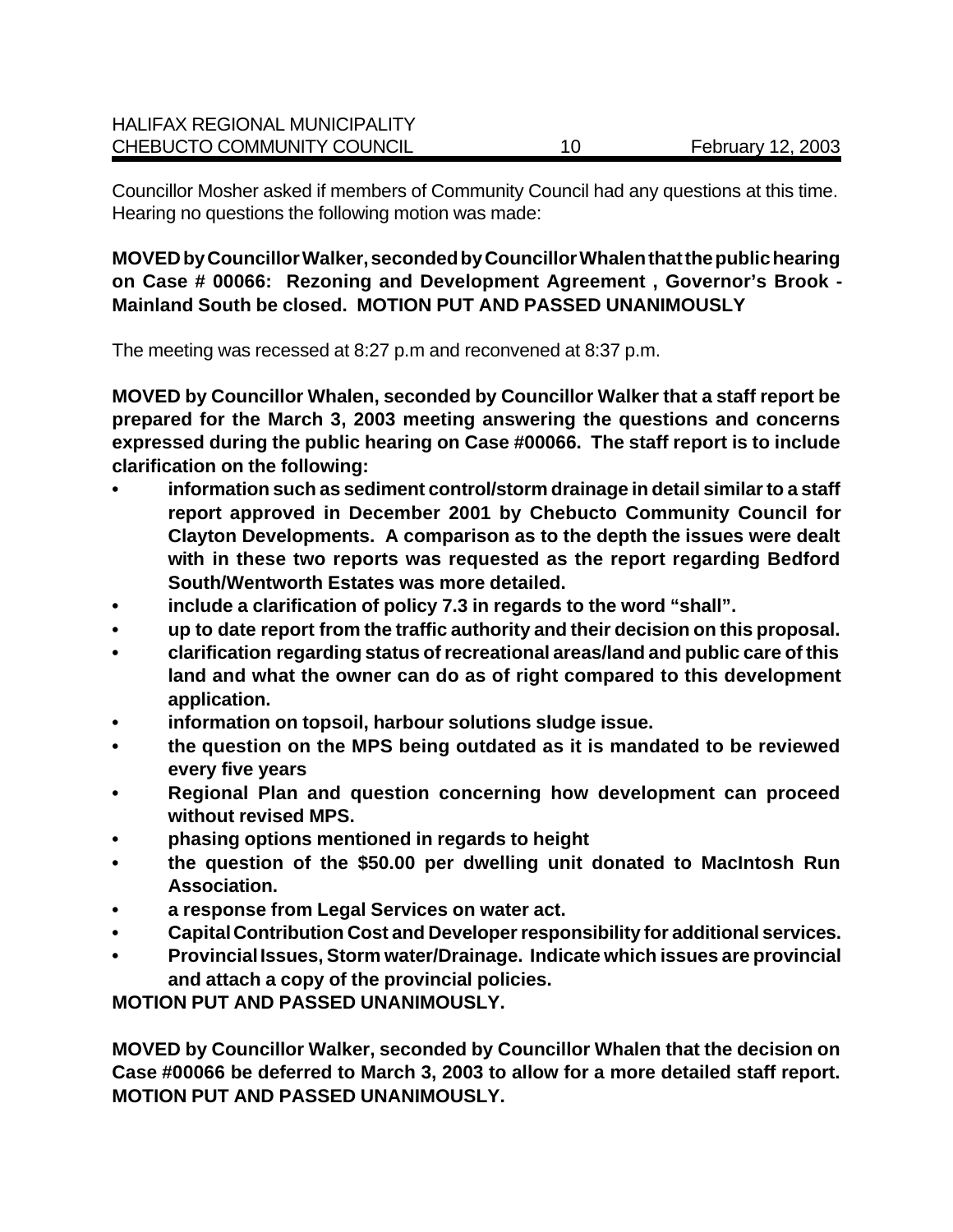## **14. PUBLIC PARTICIPATION**

## 14.2 Public Participation

Councillor Mosher opened the Public Participation section and asked those members of the public wishing to speak on any issue of concern, other than the rezoning and development agreement application discussed during the Public Hearing, to come forward at this time.

## Mr. Graham Read, 19 Lawnwood Avenue

Mr. Read asked if the public would have an opportunity to respond to the staff report requested for March 3, 2003 regarding Case # 00066. Councillor Mosher responded that the report coming to Chebucto Community Council on March 3, 2003 is for supplementary information for the Councillor's to aid in their decision making. She further commented that the public will not be responding to this report as the Public Hearing has been closed. Mr. Read commented that the staff report could be biased and the public should be able to respond to it. Councillor Mosher responded that she took exception to the comment that HRM Staff may be biased and that there should be respect for the process and staff.

Councillor Mosher further commented that anyone wishing a copy of the staff report could sign a mailing list and the report would be mailed to them.

#### Unnamed speaker

A member of the public asked where the March 3, 2003 meeting would be held and whether the staff report would be available to the public for review before the March 3, 2003 meeting. Councillor Mosher responded that the meeting would be held in the Keshen Goodman Library at 7:00 pm. Councillor Mosher added that the Public Hearing is closed and the Councillor's cannot accept any e-mails, phone calls or any information on this issue and there will be no debate. Mr. Jim Donovan, Manager, Planning Applications, explained that the staff report would be available the day of March 3, 2003 as the Councillor's must receive a copy of the report first and their packages are sent out the Friday before the meeting. He further commented that there would be copies available at the meeting on March 3, 2003 and also at the West End Mall Planning Office.

## Alan Ruffman, 202 Ferguson's Cove Road

Mr. Ruffman commented that Chebucto Community Council should consider changing the name of North West Arm Drive to Dunbrack Street as there is an assumption that North West Arm Drive will reach to the Catamaran Ponds and then to the North West Arm. He suggested that this name change be done before there are addresses on this road. Community Council requested that a staff report be prepared for the March 3, 2003 meeting on the renaming of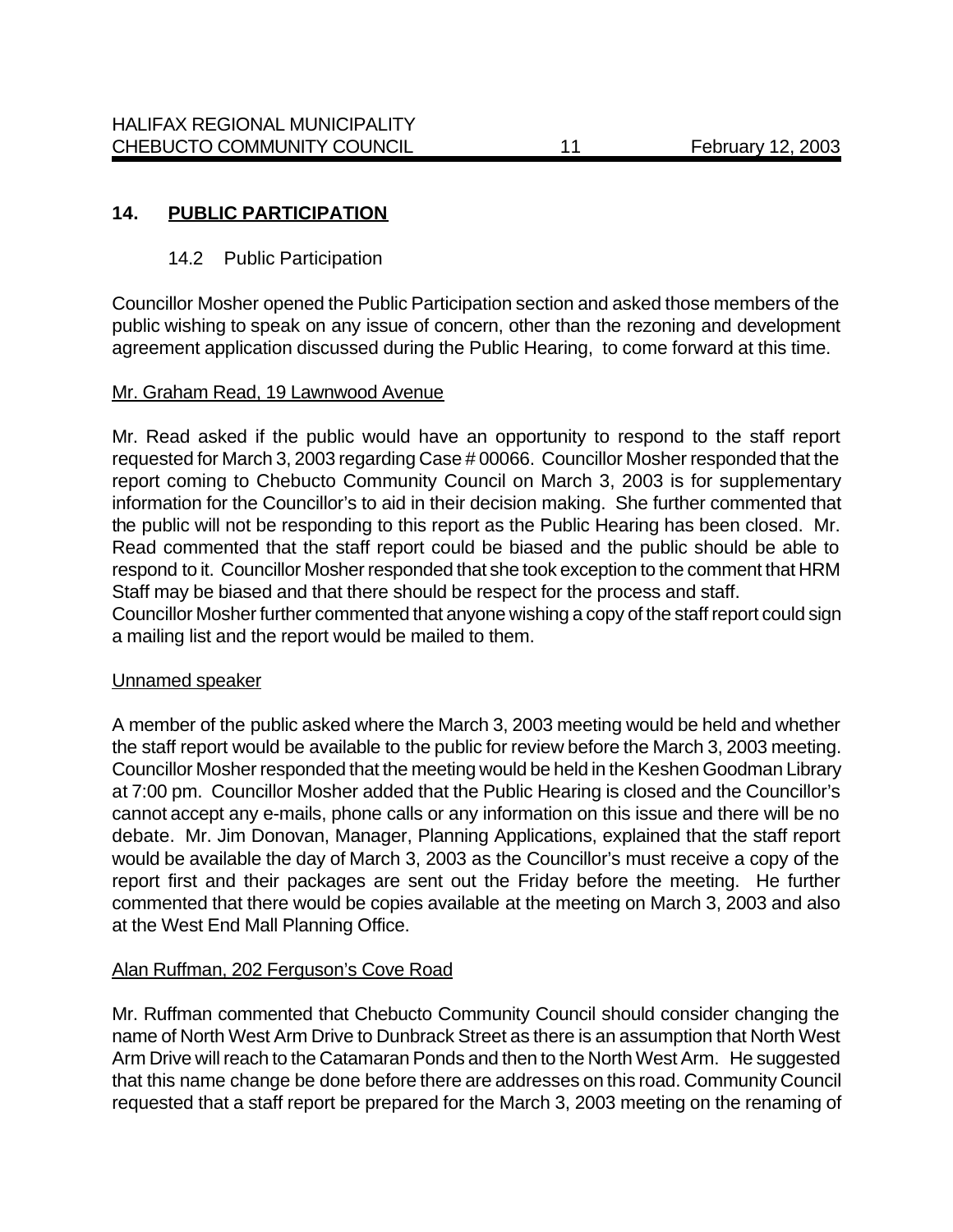North West Arm Drive.

#### Mario DeMello, 24 Birchview Drive

Could the report be e-mailed to us? Mr. Donovan responded that reports are not sent electronically as they require a signature on them and the reports are not then scanned to be electronically transferred later as technically they could be altered.

#### Kathleen Hall, Hall's Road

Is it not possible that staff could not only answer all the many questions but reverse their opinion as to whether or not this development should be approved? Councillor Mosher commented that the public hearing is closed and no further comments will be heard on this matter. She further commented that the supplemental report would be to clarify the issues/concerns raised at the Public Hearing and staff will not be changing their minds they will be providing the additional information requested.

#### Regina Maass, 53 Albion Road

Streetlights are on all night and if the city of Halifax pays for the lights is it necessary to have the lights on all night at the Frog Pond? She commented that the lights are on after midnight and this is not necessary.

#### Alanna Kirk, building home at 48 Joyce Avenue, currently at 7111 Quinpool Road

She commented that about one week ago the road up to the Rockingstone Heights School was very icy. The school office told her that there was some controversy over whether it was the City's jurisdiction or the school board's jurisdiction. She added that the hill is very, very steep and cars are fishtailing going up the hill. Councillor Walker commented that HRM does not do school board property. Ms. Kirk added that the city and school board should get together and straighten this out. Councillor Mosher added that she will have HRM staff and School board get together to resolve the issue.

#### Helen Lofgren, 47 Albion Road

Ms. Lofgren commented that snow ploughs are going much too fast on the residential roads. She added that this did not happen when there were smaller trucks.

## **15. NEXT MEETING DATE** - Monday, March 3, 2003

#### **16. ADJOURNMENT**